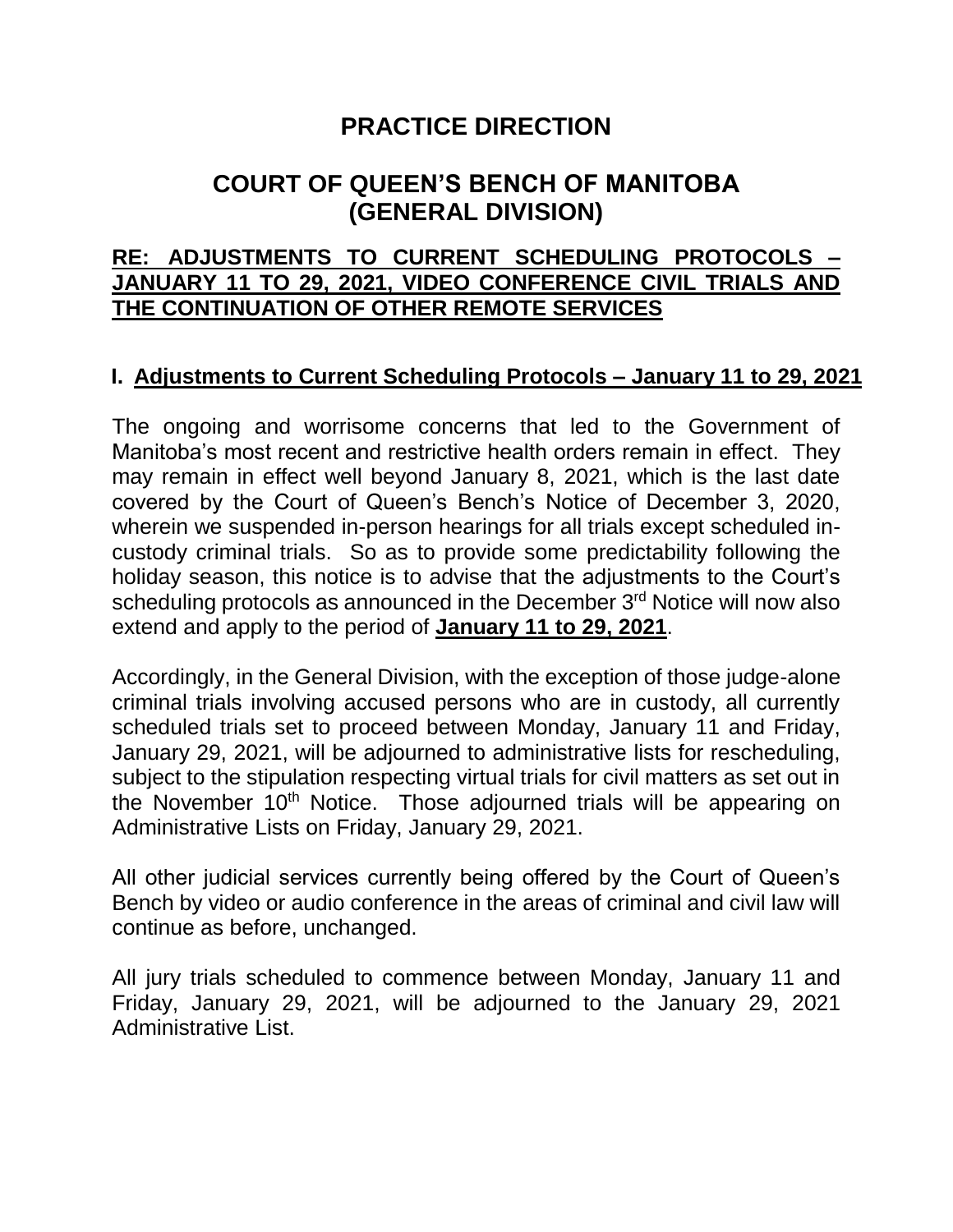Mindful of the Court of Queen's Bench's ongoing effort to balance (during the COVID-19 pandemic) the safety of all Court participants with its obvious responsibility to deliver the requisite judicial service in all areas of its varied jurisdiction, the use of technology has been and will be increasingly utilized by the Court. The Court has been advised by Manitoba Justice Courts Division that the technical capacity has now increased so as to enable the Court to offer in a relatively normalized way, video conference trials for civil matters.

The willingness to explore and use technology in an innovative way during such unprecedented and challenging times, may be the difference between providing and not providing a meaningful access to justice for as many Manitobans as possible. As can be noted from this Court's recent November 17, 2020 Notice [**respecting Criminal Trials: Accused's Remote Appearance by Video Conference**], the institutional role of the Court of Queen's Bench (as an essential service), and its need to ensure the proper administration of justice, require nothing less than the operational flexibility that comes from at least considering the use of such video technology. A similar acknowledgment respecting the utilization of technology was made in the recent December 3, 2020 Practice Direction respecting Family Division matters. In that Practice Direction, the Court announced the use of video conference trials for Family and Child Protection trials.

It is with the above in mind that this Practice Direction addresses the use of video conference trials for civil trials scheduled from February 1, 2021. That of course is subject to a further notice by the Court of a resumption of inperson trials which could occur in the event of a change in the Government's Code Red designation (pursuant to the Pandemic Response System). In addition to setting out the working presumptions, parameters, and the basic practice that will surround and govern such proceedings, this Practice Direction also includes the attached Appendix A which provides some direction and guidance which should be considered and, if necessary, raised with the presiding trial judge to ensure an orderly, rigorous, but at the same time flexible, approach to video trials.

Subject to a further notice by the Court of a resumption of in-person trials, and subject to any determination by the trial judge once the trial has commenced, **commencing Monday, February 1, 2021, where there are counsel representing all parties, all civil trials already scheduled are to**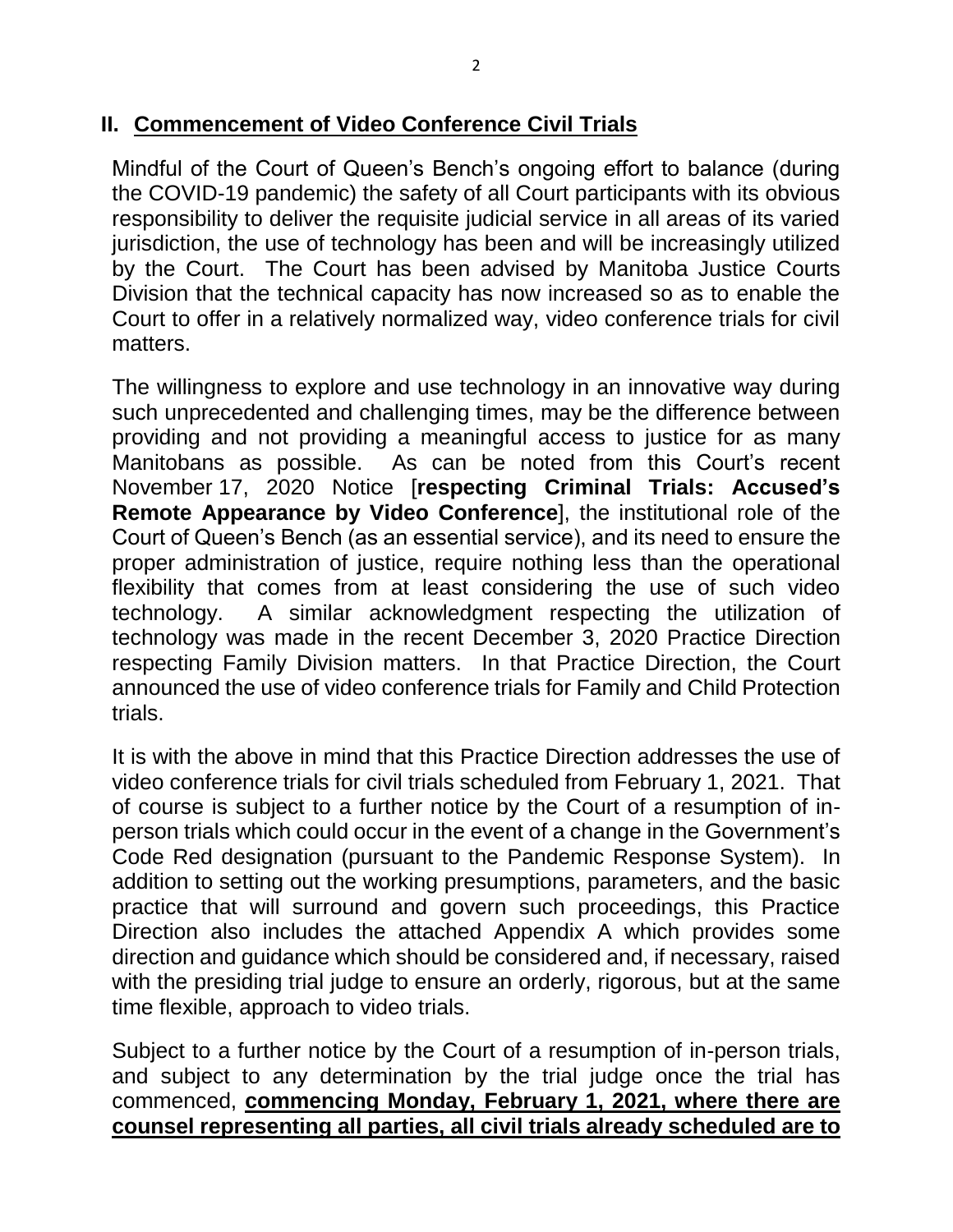**be viewed as presumptively proceeding by video hearing**. In addition to the discretion of the trial judge regarding the trial proceeding by video conference once it has commenced, as it relates to how the trial will proceed by video conference it is open to the trial judge to refine and customize the process as the trial judge considers appropriate.

In keeping with this Court's now well-established approach as outlined in previous Practice Directions and as stipulated in the Court of Queen's Bench Rules, an adjournment of a civil trial will occur only in exceptional circumstances and will require, where the trial has not yet commenced, the approval of the Chief Justice or his designate.

Absent exceptional circumstances and/or a party establishing that the integrity and fairness of a trial cannot be preserved were the trial in question to proceed by video, a civil trial scheduled from February 1, 2021 onward will generally not be adjourned. Even if and where all parties are consenting to adjourn a trial, pursuant to this Court's previously-described oversight role, if the trial in question is one which would or should otherwise not be adjourned and if it can properly and fairly proceed by video, the matter will not be adjourned.

Any request to adjourn a trial must be made by letter received by the Chief Justice no later than the Monday of the week preceding the commencement of the trial. Counsel must describe in their correspondence the alleged exceptional circumstances justifying the adjournment or set out the facts which are relied upon in any contention that the integrity and fairness of a trial would not be preserved if the trial were to proceed by video conference.

In determining whether the integrity and fairness of the trial will be preserved by a trial by video conference, the Chief Justice or his designate will consider a number of factors and requirements. They will include:

- 1. Are the parties and their witnesses able to appear by video conference and is the Court able to accommodate their appearances?
- 2. Are the parties able to see and hear the evidence that is being presented at trial?
- 3. Is each party able to reasonably communicate in private with his or her counsel throughout the trial?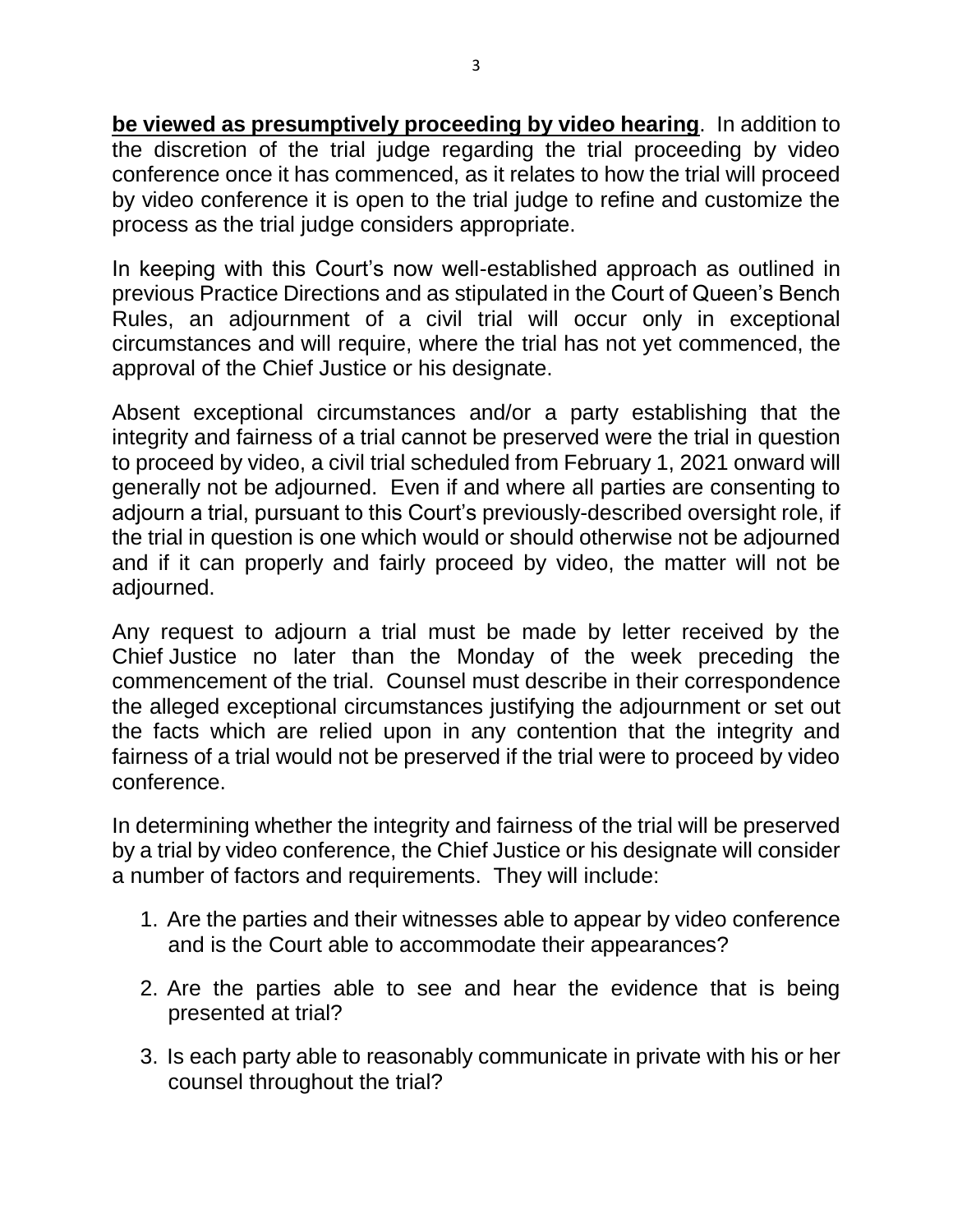A trial will be adjourned and will not proceed virtually if the integrity and fairness of the trial cannot be preserved. While the necessary rigour will be attached to the threshold question as to whether or not a video trial can proceed in a fair and equitable way, it must not be forgotten that the practical limits of the system of justice at any given time and the lawful interests of others require a realistic recognition that, "[w]hat the law demands is not perfect justice, but fundamentally fair justice", *R. v. O'Connor*, [1995] 4 SCR 411 at para. 193.

Any trial that will proceed by video conference will do so during the alreadyscheduled trial time assigned for that matter.

The Court will host the video conference and initiate the recording of the proceedings.

As earlier noted, proceeding by video conference for civil matters is only available where **all** parties are represented by legal counsel.

Prior to February 1, 2021, it is anticipated that the Court will provide on its website a video tutorial on the functioning of a video conference civil trial.

**\_\_**

#### **Coming into effect**

This Practice Direction comes into effect immediately.

### **ISSUED BY:**

**"Original signed by Chief Justice Glenn D. Joyal"**

**The Honourable Chief Justice Glenn D. Joyal Court of Queen's Bench (Manitoba)**

**DATE: December 18, 2020**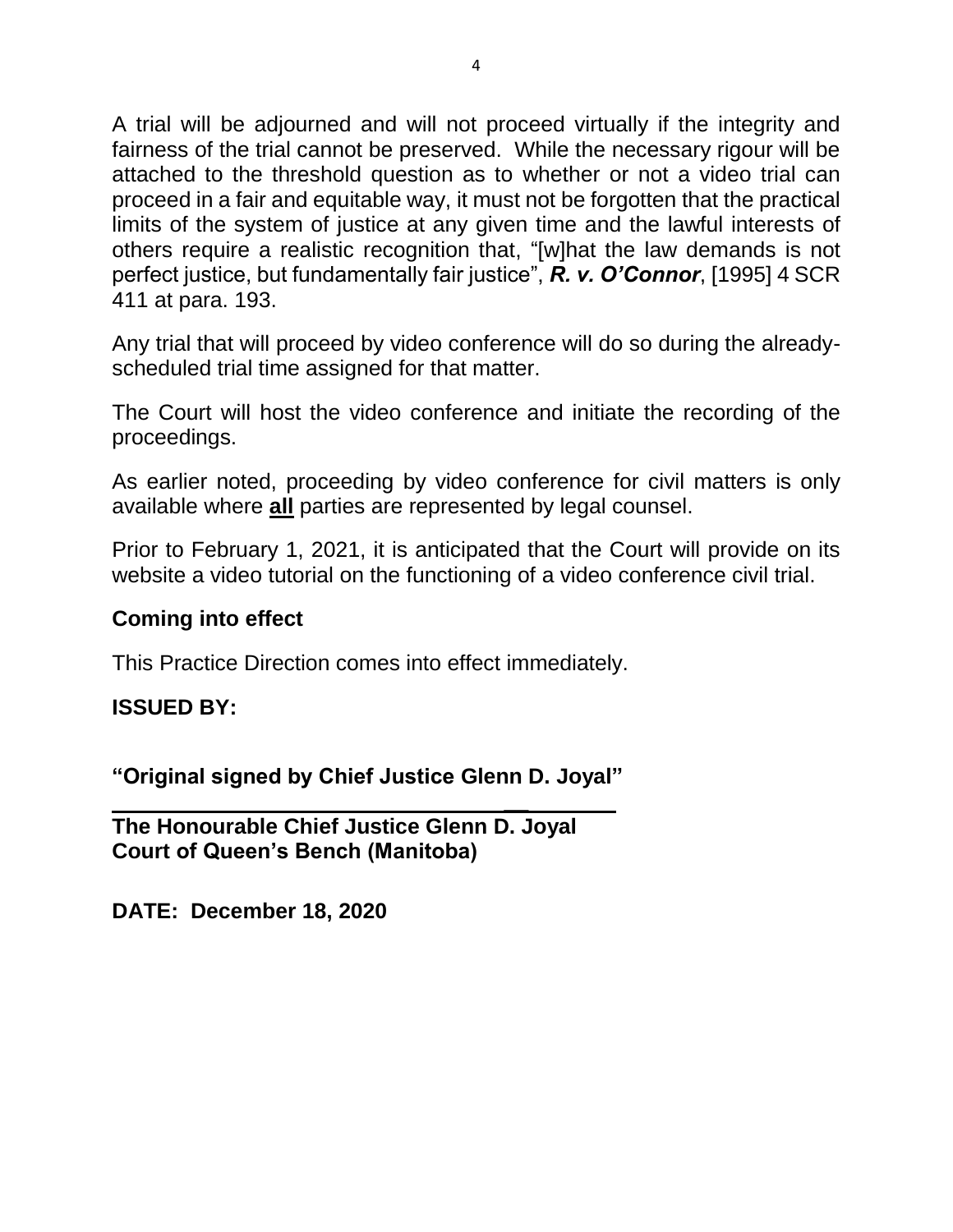## **Appendix A**

## **Direction and Guidance Respecting Electronic Invite, Exhibits and Witnesses in Civil Trials**

A scheduled civil trial that is proceeding presumptively by video conference should take into account the following:

- 1. Electronic Invite
	- a. The Court will send a Microsoft Teams meeting invitation to both counsel. Counsel will be responsible for forwarding the invitation to their clients and any required witnesses.
	- b. A separate electronic invite will be provided to counsel for each day of the trial.
- 2. Exhibits
	- a. All proposed exhibits for direct and cross-examination should be forwarded to the court office by counsel and exchanged with each other at least three business days in advance of the trial.
	- b. Any exhibits counsel wish to bring up on screen should be scanned by counsel.
- 3. Witnesses
	- a. Where witnesses are not appearing in the same location as counsel, witnesses should be easily reachable by telephone or email when it is time for them to testify. Witnesses should not log into the hearing until they receive direction by counsel to do so.
	- b. Witnesses should have a copy of any exhibits being put to them or counsel should scan the item or photo and share it on their screen.
	- c. Witnesses should be in a brightly-lit, quiet room with a laptop or device with sufficient Wi-Fi.
	- d. If witnesses wish to be sworn using a bible or eagle feather, they should have the item with them, otherwise they will be affirmed.
	- e. The oath should include confirmation that the witness is alone, is not in communication with anyone off-screen, and has no notes or other aids.